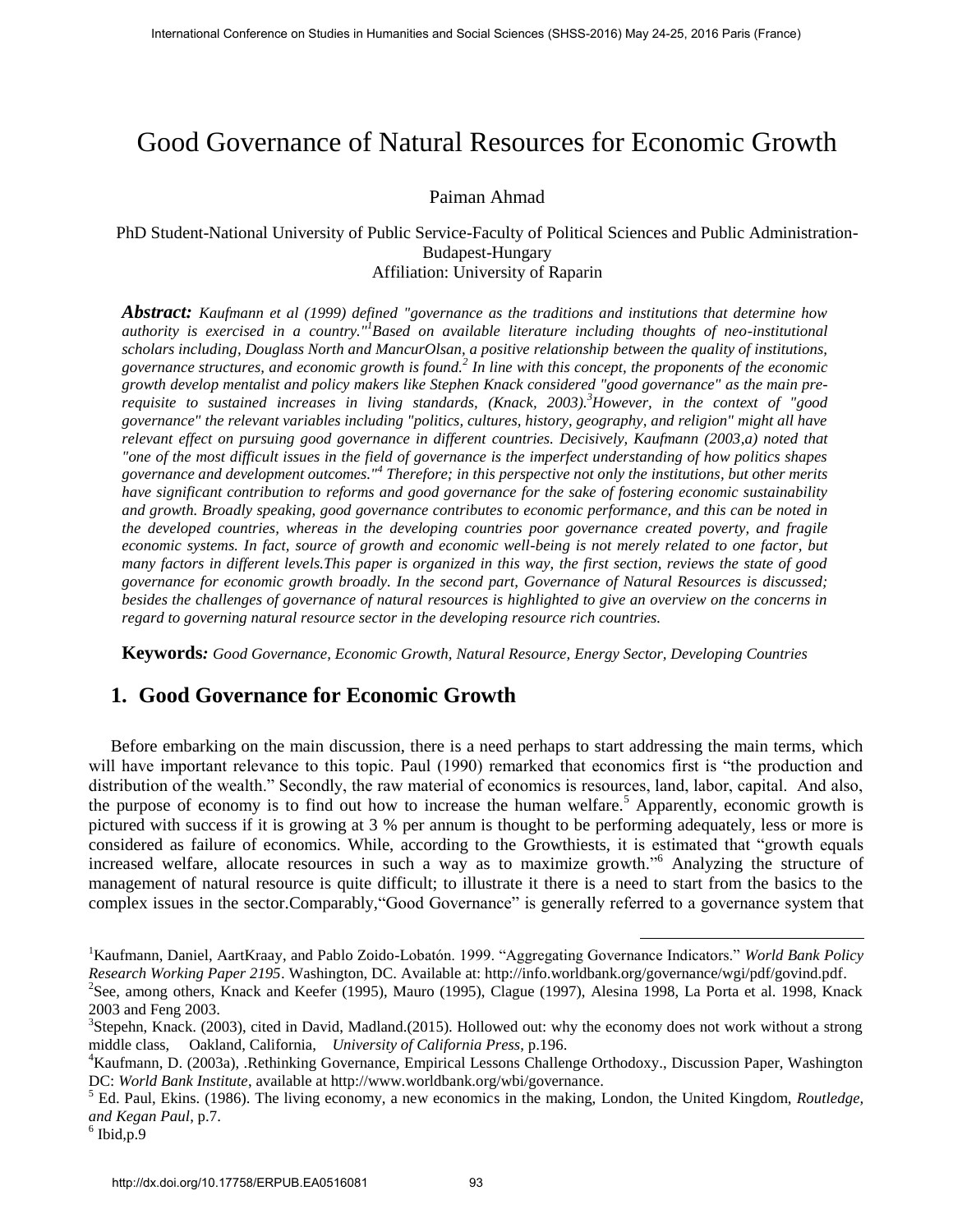is accountable, transparent, responsive, effective and efficient, equitable and inclusive, and follows the rule of law.<sup>7</sup>Promoting good governance is a demand by people in many economies, reported that good governance is embedded in the key factors including, reliability, predictability and accountability, which are considered as the main key factors for ensuring national prosperity and growth. In accordance with, Owens (1987)<sup>8</sup> and Sen (1990) have also argued for the need for economic and political freedom as necessary conditions for the economic growth and development of nations.<sup>9</sup>Although, until now the relationship between good governance and national economic prosperity is not tackled as a necessary step for growth in many developing economics typically countries endowed with an abundant natural resources such as Iraq, Libya, Nigeria, Sudan, Congo, etc. It is highlighted that "system of governance affects the performance of the state in executing its core functions and through this, the performance of countries in meeting their major economic and social goals."<sup>10</sup> In this regard, Ernst, G, Frankel in his book, Oil and Security, a World Beyond Petroleum noted that the power struggles have decimated the economic opportunities of its people and wasted many of the resources of the region. While petroleum has been a bonanza for the few, particularly those in power, the large masses of people in the region have benefited little."<sup>11</sup>Apparently, the correlation between economic growth and good governance had been recorded in certain countries. Kemal (2014) stated that in the context of good governance and economic growth, successful economies require a reasonably independent central bank, and competent bank supervision that does not get dragged into short term politics. The needs for democracy, multi-party system, independent regulations, and competent public administration are determinants of economic success.<sup>12</sup> In this regard, The United States Agency for International Development (USAID, 2002), defines good governance as a complex system of interaction among structures, traditions, functions, and processes characterized by values of accountability, transparency, and participation. In fact, energy sector governance in many developing countries is characterized by state monopoly over the resources and the ownership is entirely owned by the government.Notably, in the case of Iraq, the management of the energy sector is entrusted to various ministries and departments, mainly under the state authority, which is leading to overlapping responsibility and conflicts of interests of the stakeholders.Thus, natural resource governance in Iraq is fraught with different challenges in particular level of violence and instability, energy management is not only vital to Iraqi national economic productivity, but to global prosperity and growth too. **Figure (1)** Internation Conferes on States in Longitudies in Humanities in Humanities and International International International Conference on Social Science and Society and The Lynches and International Conference of the Lynches



To be noted, good governance is often referred as a blocking key for economic growth with bureaucratic barriers especially in developing countries. According to a research mentioned in the Guardian, both public and private sector equally benefit from the effective and proportionate governance. The research was conducted in the UK, concluded that good governance can add significant value in the drive towards local economic growth.<sup>13</sup>

<sup>&</sup>lt;sup>7</sup>Namsaling Community Development Center (NCDC) (ND). Good Governance and planning, accessed on October 18, 2015, available at: http://ncdcilam.org.np/ncdc-workingarea/good-governance-decentralizarion.

<sup>8</sup>*Owens, E., 1987, The Future of Freedom in the Developing World, Pergamon Press.*

<sup>9</sup> Paolo Mauro, *"*The Persistence of Corruption and Slow Economic Growth*," IMF Staff Papers 51, No. 1 (2004).*

<sup>10</sup>http://www.gdrc.org/u-gov/doc-oecd\_ggov.html

<sup>11</sup>Ernst, G, Frankel. (2007). Oil and Security, a World beyond Petroleum, *Springer*, p.4.

<sup>&</sup>lt;sup>12</sup>Kemal, Dervis. (2014). Good Governance and Economic Performance, *Brookings*, March 13, accessed on October 7, 2015, available at: http://www.brookings.edu/research/opinions/2014/03/13-good-governance-dervis.

<sup>13</sup>Jessica, Crowe. (2014). Good governance is the key to local economic growth, *the guardian*, June 10, accessed on October 6, 2015, available at: [http://www.theguardian.com/public-leaders-network/2014/jun/10/good-governance-local](http://www.theguardian.com/public-leaders-network/2014/jun/10/good-governance-local-economic-growth)economic-growth.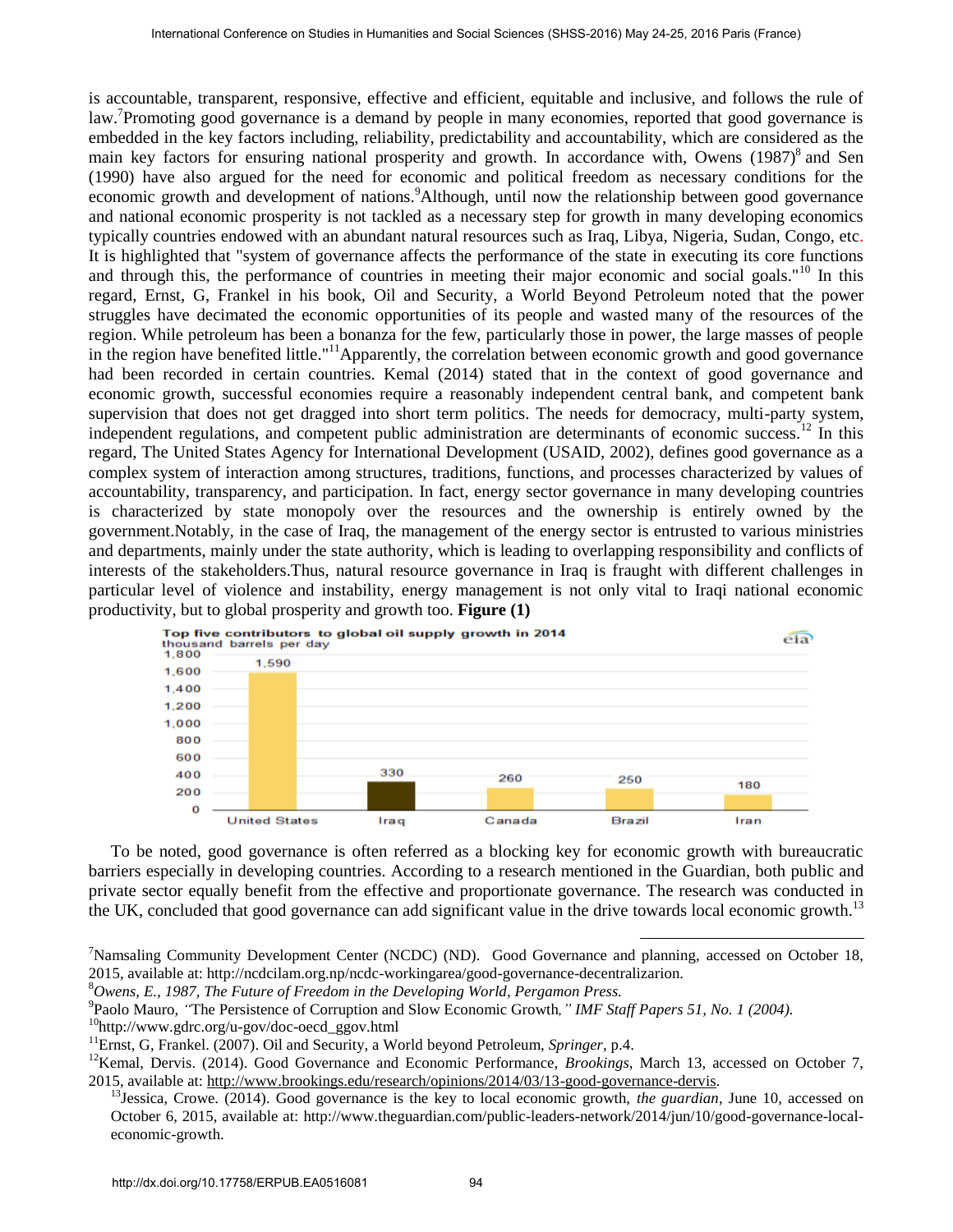It is well discussed in the words of Fukuda-Parr Sakiko and Ponzio Richard (2002) "while controversies rage as to which must come first or which is more important, most would agree that all of these elements are needed, that none of these factors would be effective without improved 'governance' that shapes how these resources are used and who has a say in those decisions."<sup>14</sup>The absence of good governance practices had resulted in poor accountability in the energy sector in many developing resource rich countries; it has threatened the financial stability of the economic system, besides it increased the risk of losing state control over energy sector, and jeopardized the energy security of the states and the world, the recent domestic violence both in Iraq and Nigeria in which both countries encounter rebel groups that weakened the role of state in providing security, domestic conflict has exacerbated the role of state in the energy sector. This has resulted in the failure of the entire monitoring, regulatory and compliance control system for the regions. Besides, the failure of the checks and balances in the energy sector, raise legitimate concerns of corrupt practices at all levels in the energy sector. Accordingly, "Countries endowed with natural resources, on average, grow more slowly than countries without such resources."<sup>15</sup>Importantly, the notion of good governance is originally articulated by the World Bank, and IMF mainly emphasized the importance of economic and administrative reforms.<sup>16</sup>This was prepared by institutions from advanced economies for the developing countries, which suffer from political instability, wars, corruption, poverty and crisis, but implementing the principles of good governance in developing countries is impossible. In a similar way,good governance, the U4 brief, (2008), highlighted that "measures are often aimed at improving laws and standards, but these must be enforceable and supported by efficient institutions."<sup>17</sup>The evolution of good governance is new and is fairly linked to economic growth, since adjusting good governance elements helps in sustainable growth in the economy. It further orientates economic modernization because GNP, per capita income, literacy, livelihood, institutional capacity, and human resource development all are affected by economic growth and better governance of natural resources. In terms of transparency, the government ought to be accountable to the public and international community; Governments should immediately introduce key mechanisms for public accountability, including audits of agencies and state-owned companies and regular disclosure of information to the public."<sup>18</sup> In recent attempts by the Extractive Industries Transparency Initiative (EITI) has developed new standards which now require public, company and projectlevel reporting in all member countries.<sup>19</sup> In addition to that "good governance is also a key to eradicate poverty through the promotion of inclusive development. It assures that corruption is minimized, the views of minorities are taken into account and the voices of most vulnerable in the society are heard in decision making.<sup>20</sup> Thus, the World Bank and IMF have "continued to lay a primary stress on economic and administrative reforms."<sup>21</sup> In this respect, the central precept of good governance, that the state needs to relinquish its control of the economic sphere and, ultimately, to become more open and accountable with respect to political decision-making is International Conference on States in Longitudes and Conference of Social Science of States and the bottomal Conference of Social Sciences (SHSS-2016) Conference in the states of Conference of Social Sciences in Humanitie

**-**

<sup>&</sup>lt;sup>14</sup>Fukuda-Parr Sakiko and Ponzio Richard, Governance: Past, Present, Future setting the governance agenda for the Millennium Declaration, (Background paper on the HDR 2002).

<sup>&</sup>lt;sup>15</sup>Sachs and Warner (1995), Natural resource abundance and economic growth, *NBER working paper* series 5398.

<sup>&</sup>lt;sup>16</sup>Ed. Tom, Pierre Najem., & Martin, Hetherington.(2003). Good governance in the Middle East Oil monarchies, *Routledge Curzon*, London. P.7.

 $17$ Ivar, Kolstad., Tina, Soreide., &Aled, Williams. (2008). Corruption in natural resource management – an introduction, U4 Brief ,*Anti-corruption Resource Center,* February 8, available online at: [http://www.cmi.no/publications/file/2936](http://www.cmi.no/publications/file/2936-corruption-in-natural-resource-management-an.pdf) corruption-in-natural-resource-management-an.pdf.

<sup>&</sup>lt;sup>18</sup>Valerie, Marcel. (2013). Guidelines for Good Governance in Emerging Oil and Gas Producers, *Chatham House*, September, available online at: https://www.chathamhouse.org/sites/files/chathamhouse/public/Research/Energy,%20Environment%20and%20Develop

ment/0913pp\_marcel.pdf.

<sup>&</sup>lt;sup>19</sup>Publish What You Pay – United States Position Statement on Section 1504 of the Dodd-Frank Wall Street Reform and Consumer Protection Act March 14, 2014, available online at: [http://www.sec.gov/comments/df-title-xv/resource](http://www.sec.gov/comments/df-title-xv/resource-extraction-issuers/resourceextractionissuers-28.pdf)extraction-issuers/resourceextractionissuers-28.pdf.

 $^{20}$ Namsaling Community Development Center (NCDC) (ND). Good Governance and planning accessed, October 18, 2015, available at: http://ncdcilam.org.np/ncdc-workingarea/good-governance-decentralizarion.

<sup>21</sup>Tom, Pierre, Najem.,& Martin, Hetherington. (2003). Good governance in the Middle East Oil Monarchies, *Routledge Curzon*, New York, USA, Available online at: [http://www.untag](http://www.untag-smd.ac.id/files/Perpustakaan_Digital_1/GOOD%20GOVERNANCE%20Good%20governance%20in%20the%20Middle%20East%20oil%20monarchies.pdf)smd.ac.id/files/Perpustakaan\_Digital\_1/GOOD%20GOVERNANCE%20Good%20governance%20in%20the%20Middl e%20East%20oil%20monarchies.pdf.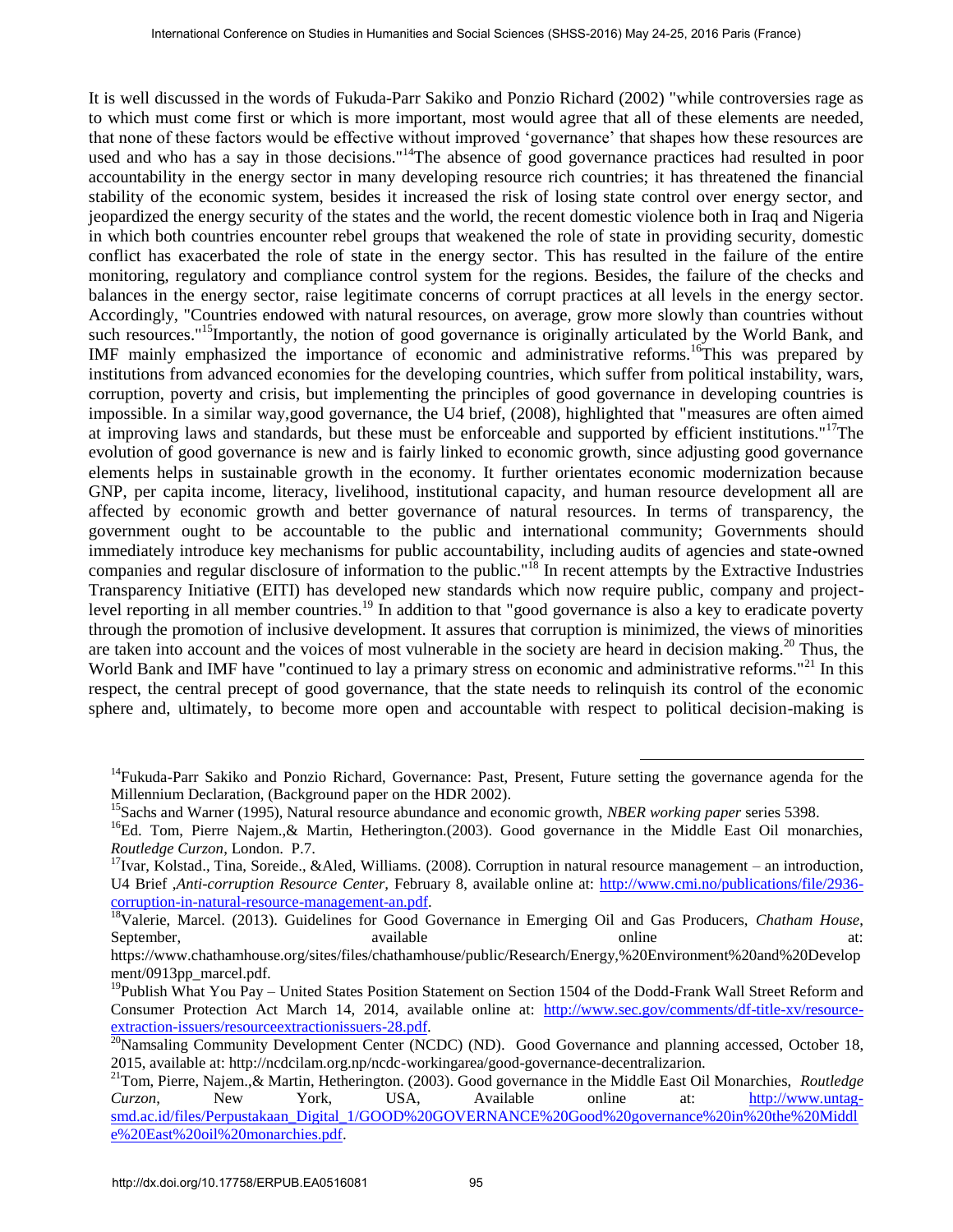obviously directly contrary to that priority.<sup>22</sup>It is estimated that abundant reserves brings resource curse in many countries especially that phenomena is depicted in the Middle East and African countries. In this regard, "abundant natural resources in countries with poor governance fuel a wide range of ills."<sup>23</sup> Notably, the revenues growth in energy and mineral sectors is counted negative effect in the economic system, in which while high rents in the resource sector discourage the emergence of a real economy in domestic manufacturing and industry."<sup>24</sup> Whereas, the resource dependent countries like Botswana, Canada, Chile, and Norway, where good governance is well practiced by the governments, the economic indicators are better compare it to Iraq,Nigeria, Venezuela, Congo, etc. According to David Blackmon (2014) "oil and natural gas industry has dramatic effect on the state of Texas economy in terms of "increasing Jobs, decreasing unemployment, counted for the 24 month period from July 2009 through June of 2011, Texas created 49% of all new jobs created in the United States, those jobs were mainly resulted of the state's oil and natural gas boom."<sup>25</sup>

#### **2.1 The Governance of Natural Resources and the Challenges**

Peter Eigen, the founder of Transparency International and Chair of the Extractive Industry Transparency Initiates (EITI), has addressed extractive industry as a complex sector, which is vulnerable of temptations from investors and host countries to do specific arrangements, which leads to corruption, and misuse of the revenues. Thus, he further mentioned that transparency and accountability is extremely important in this sector. <sup>26</sup>It is been proposed by most of the world's financial governmental and non-governmental organizations that "good governance" is a vital key for growth in particular in the developing world. In many developing regions and countries, lack of rules and regulations in the management of natural resources resulted in poor economic performance. Hence, the enforcement of rules and regulations is needed for the energy sector governance. In this regard, Khan (2006) noted "the enforcement of rules is needed as the central point in the relationship between institutions and development."<sup>27</sup>Moreover, Schneider (1999) defines good governance as the exercise of authority, or control to manage a country's affairs and resources.<sup>28</sup> The biggest challenge for economic sustainability and growth is linked to the governance of natural resources efficiently. According to Mark Robinson, Global director of Governance in the World Resource Institute, "addressing the risks o[f conflict over](http://www.wri.org/blog/2009/08/stopping-resource-wars-africa)  natural resources in fragile states and enabling those states that are most vulnerable to the effects of climate change to adapt effectively to the threats of resource depletion and dislocation."<sup>29</sup> In the international anticorruption day Ban Ki-moon said "good governance is critical for sustainable development, he added that corruption suppresses economic growth by driving up costs, breaches human rights, increases inequality, and undermines the sustainable management of natural resources. Besides, the World Bank estimated that every year between \$20 billion and \$40 billion are lost from developing countries due to corruption and bribery."<sup>30</sup> In the International Monetary Fund (IMF) guidance for the member countries in pursuing governance, "the responsibility for good governance is addressed as the responsibility of the national authorities. The IMF Internation Conference on States in Humanities and Society States in Humanities in Humanities in Humanities in Humanities in Humanities in Humanities and Social Sciences (SHS) Paris (France) (May 2018) May 24-25, 2018) (M

 $^{22}$ Ibid.

<sup>&</sup>lt;sup>23</sup>http://www.cfr.org/world/beating-resource-curse-global-governance-strategies-democracy-economicdevelopment/p28005.

<sup>&</sup>lt;sup>24</sup>http://www.cfr.org/world/beating-resource-curse-global-governance-strategies-democracy-economicdevelopment/p28005.

 $^{25}$ David, Blackmon. (2014) " Oil & amp; gas boom 2014: jobs, economic growth and security," Financial Times, February 20, accessed on December 6, 2015, available online at: http://www.forbes.com/sites/davidblackmon/2014/02/20/oil-gas-boom-2014-jobs-economic-growth-and-security/.

<sup>&</sup>lt;sup>26</sup>Interview with Peter, Eigen (2014). Transparency, Good Governance, and Natural Resource Management, Wilson Center Staff, April 30, available online at:https://www.newsecuritybeat.org/2014/04/transparency-good-governancenatural-resource-management-interview-peter-eigen/.

<sup>&</sup>lt;sup>27</sup>Khan M. (2006), Governance and Anti-Corruption Reforms in Developing Countries: Policies, Evidence and Ways Forward, UNCTAD, No. 42.

<sup>28</sup>*H, Schneider. (1999), "Participatory Governance: The Missing Link for Poverty Reduction", Policy Brief No. 17, OECD Development Centre, Paris p. 7.*

<sup>&</sup>lt;sup>29</sup>Madaleine, Weber. (2015). Q&A WITH Mark Robinson: the role of good governance in sustainable development, February 18, accessed on October 9, 2015, available at: http://www.wri.org/blog/2015/02/qa-mark-robinson-role-goodgovernance-sustainable-development.

 $30$ Ban, Ki-Moon, speech at the anti-corruption day, Good governance critical for development, UN stresses on Anti-Corruption Day, available at: http://www.un.org/apps/news/story.asp?NewsID=46691#.VhhCN0jFy18**.**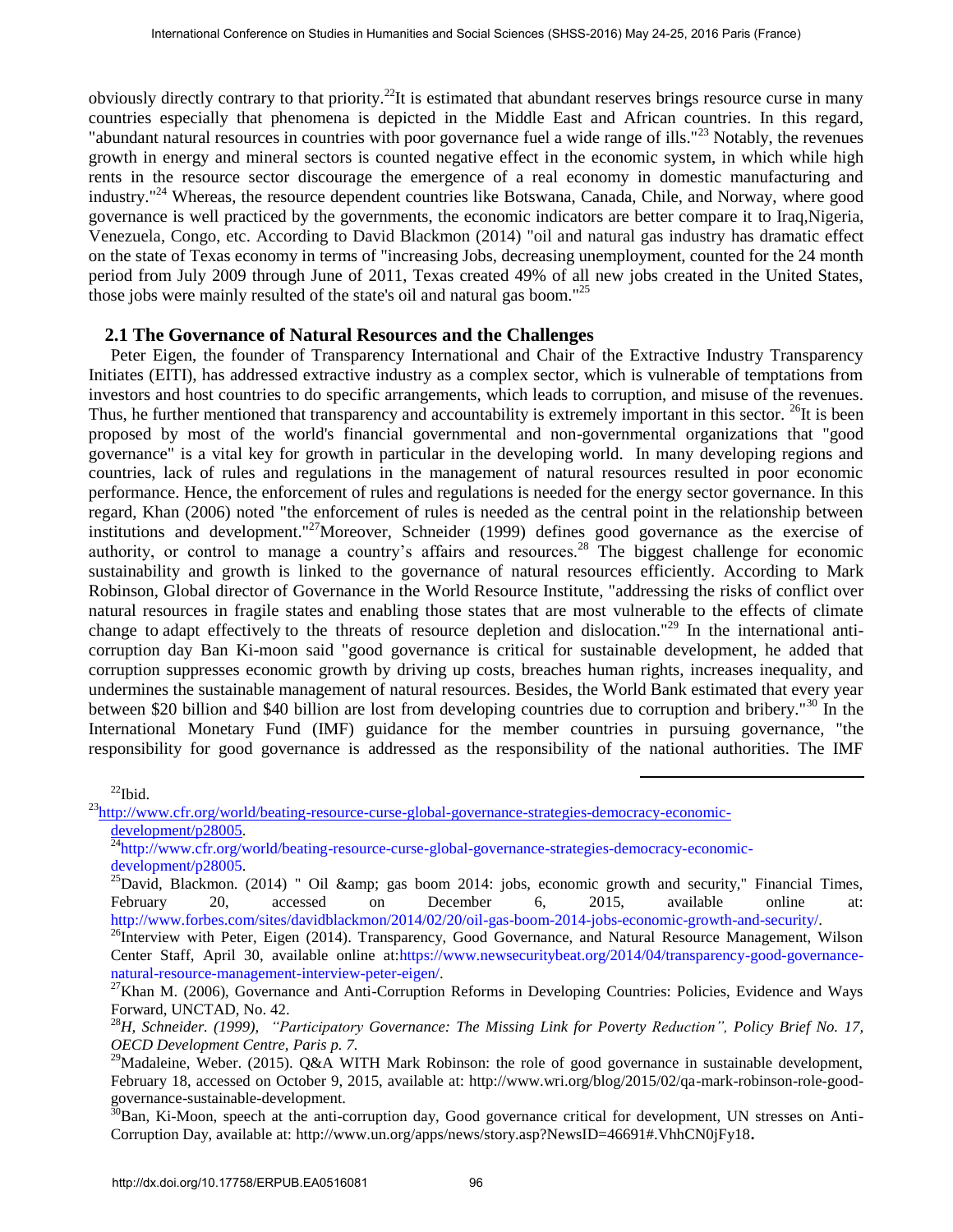emphasized the role of staff who is involved in circumstances where the authorities are not actively addressing governance issues relevance to the IMF principles; the staff should raise their concern in this regard. Adding to this, improving the management of public resources through reforms covering public sector institutions including; the treasury, central bank, public enterprises, civil service, and the official statistics function, as well as administrative procedures like expenditure control, budget management and revenue collection. Moreover, IMF concerned about institutional reforms of the treasury, budget preparation and approval procedure, tax administration and the official statistic function.<sup>31</sup> On the September 2013, Chatham House has released a set of guidelines which are developed by a group of researchers and public officials that seek to provide policy-makers in new and emerging oil producers with targeted advice on how to embed good governance and sound management for their new petroleum sector. Indeed, the guidelines for good governance in emerging oil and gas producers identified specific challenges that face countries that are new to the petroleum industry. Moreover, the guidelines are in line with what the IMF and World Bank championed, which aimed at core objectives for supporting strategic planning in revenue generating countries. Furthermore, **the guideline had enlisted set of objectives as the following:-** 

*Objective 1: Attract the most qualified investor for the long run* 

*Objective 2: Maximize economic returns to the state through licensing* 

*Objective 3: Earn and retain public trust and manage public expectations* 

*Objective 4: Increase local content and benefits to broader economy* 

*Objective 5: Ensure national oil company participation in the development of the resources* 

*Objective 6: Gradually build capacity and enable actors to perform their role* 

*Objective 7: Increase accountability<sup>32</sup>*

Emerging small producers named in this project are Southern Sudan, Kenya, Mozambique, Belize, Papua New Guinea. This project aims in advising the oil producers in steps for exploration, development and restructuring petroleum sector. According to the Chatham House, "it seeks to help these emerging producers to select the policy options that are most effective within a context of low institutional and capacity sector. And the two main objectives of the project, first the project is to enhance the capacity of emerging oil and gas producers to establish context-appropriate rules and institutions to govern their petroleum sectors and to engage credibly with international partners. Secondly, to ensure technical assistance is better tailored to demand.<sup>33</sup> The emergence of good governance in the energy sectorhas recently attracted the international attention, even in the 1992 Rio Earth Summit energy was not considered as part of global governance frameworks, while the main focus was "environment and sustainable development" but in principle 23, it articulated the importance of natural resources as "The environment and natural resources of people under oppression, domination and occupation shall be protected."<sup>34</sup> Accordingly, the Vienna Energy Forum meetings of 2009 and 2011, the following that international network built in yearly meetings of the Global Forum on Sustainable Energy.<sup>35</sup> Additionally, the 2000 initiative of the UN Secretary- General on "Sustainable Energy for All"<sup>36</sup> in 2011, in the **SE4ALL three main objectives were given to be accomplished by 2030 including:** International Conference on Studies in Humanities and Societies (May 24:22, 2018) Paris (May 24:23) May 24:23) May 24:23, 2018 Paris (May 24:24) May 24:23, 2018 Paris (May 24:24) May 24:24) May 24:24 (May 24:24) May 24:24

- To provide access to electricity and to modern cooking fuels for the billions of people currently without it.
- To double the rate of energy efficiency improvements.

1  $31$ IMF, (1997). Good Governance; the IMF's role, available at: https://www.imf.org/external/pubs/ft/exrp/govern/govindex.htm.

 $32$ Patrick, Heller. (2013). A new guide for good governance in emerging oil producers, Natural Resource Governance Institute, September 9, accessed on October 10, 2015, available at: [http://www.resourcegovernance.org/news/blog/new](http://www.resourcegovernance.org/news/blog/new-guide-good-governance-emerging-oil-producers)guide-good-governance-emerging-oil-producers.

<sup>33</sup>Chatham House, the Royal institute of international affairs, new petroleum producers discussion group, accessed on October 10, 2015, available at: [https://www.chathamhouse.org/about/structure/eer-department/new-petroleum](https://www.chathamhouse.org/about/structure/eer-department/new-petroleum-producers-discussion-group-project)producers-discussion-group-project.<br><sup>34</sup>Rio Declaration on E

 $34$ Rio Declaration on Environment and Development (1992), available online at: http://www.unep.org/documents.multilingual/default.asp?documentid=78&articleid=1163.

 $35$ www.viennaenergyforum.org)

<sup>36</sup>(SE4ALL, www.se4all.org) in December 2011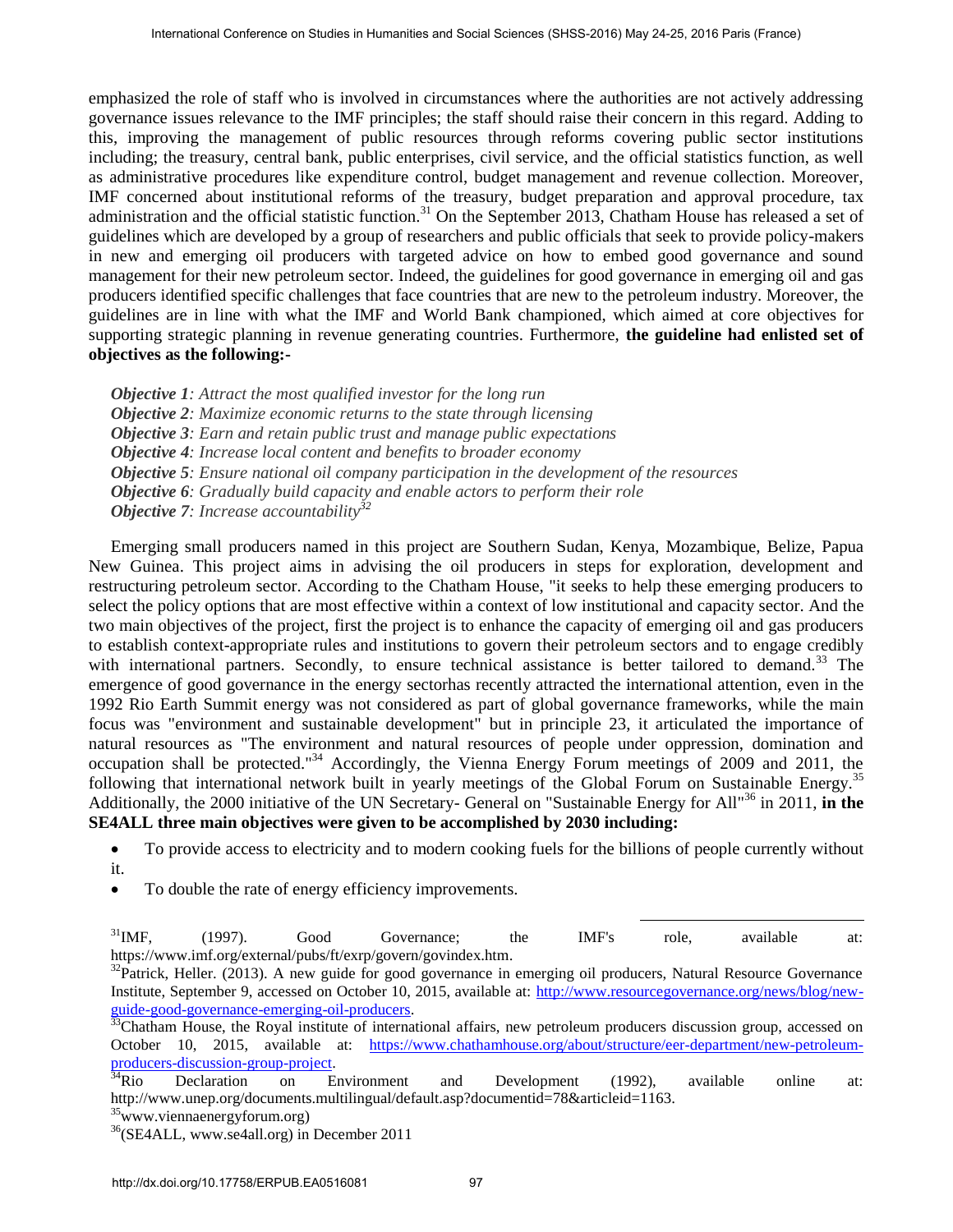To double the share of renewable energies in the overall energy end use.

Further downstream, there is a clear understanding that Rio+20 in 2012, and further initiatives for sustainable energy were international and comprehensive, a collective responsibility is shared by more than 100 countries for better future and for energy efficiency. Unfortunately, the main updates on energy efficiency and renewable energy trends are approached by energy importers and developed industrial countries, whereas the energy producing countries lag behind and could not approach such trends locally. To be mentioned, the World Energy Commission Trilemma Reports 2012-2013,<sup>37</sup> documented the importance of cooperation between the public and private sector, where the government and private sector cooperate effectively for energy efficiency. Although, the United Nations had duration for the decade of Sustainable Energy for all,in (2014-2024), yet the question is, will the world be able to achieve the 7 goals of UN-Energy for All Era. The world's readiness for energy efficiency and good governance is a matter of debate since the world approaches 2016 and the 2015 Millennium Development Goals ending. This means different expectations can be mitigated in post Millennium era, what is achieved and what we can achieve is to be in the world's energy approach for development and energy sustainability in the future. Broadly speaking, energy governance is hampered by various threats, including, corruption, poor governance, instability, government monopoly, terrorist attacks, weak institutions and so on. According to, the Resource Governance Index 80% of countries fail to achieve good governance in their extractive sectors. Iraq is ranked among the weak states in this index 29 out of 58 countries, importantly, the index assesses the quality of four key governance components: the Institutional and Legal Setting; Reporting Practices; Safeguards and Quality Controls; and Enabling Environment. Furthermore, the Revenue Watch Institute **calls on governments to**: Internation Conference on States in Lorentia and Social Sciences (SHSS-2016) May 24-25, 2016 Paris and the constrainting that Reinford Conservations and the internal Conservations and the internal Conservations and the in

*Disclose contracts signed with extractive companies.* 

- *Ensure that regulatory agencies publish timely, comprehensive reports on their operations, including detailed revenue and project information.*
- *Extend transparency and accountability standards to state-owned companies and natural resource funds.*
- *Make a concerted effort to control corruption, improve the rule of law and guarantee respect for civil and political rights, including a free press.*
- *Accelerate the adoption of international reporting standards for governments and companies.<sup>38</sup>*

In line with this, in the Revenue Watch Index country Ranking, Iraq is ranked as 63.8 among the second country listing of the index, which are three scales, 1. Comprehensive Revenue Transparency, 2.Partial Revenue Transparency, 3.Scant Revenue Transparency. Iraq is in the average (score 34-66), countries in the middle category of the ranking provide their citizens with information about their revenue from the extractive sector, yet have important transparency gaps in one or more specific categories of the index, "Partial Revenue Transparency".

 $37$ The World Energy Commission Trilemma Reports 2012 and 2013 (www.worldenergy.org)

<sup>&</sup>lt;sup>38</sup>Resource Governance Index (2013). The Resource Governance Index (RGI) measures the quality of governance in the oil, gas and mining sectors of 58 countries, accessed on October 10, 2015, available at: http://www.resourcegovernance.org/rgi.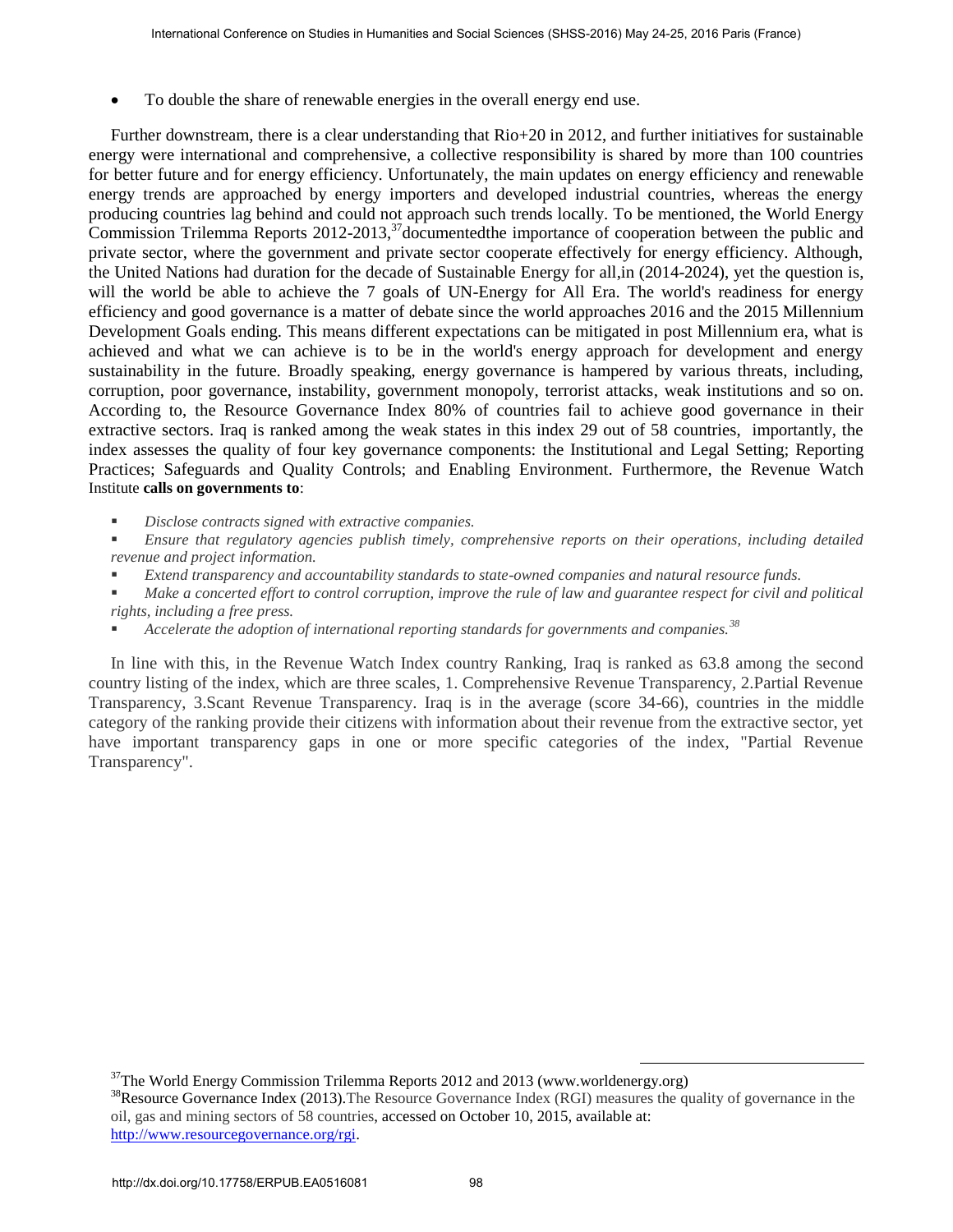

Heading forward for good governance in energy sector has got international importance, and awareness, in the G20 conference, 2014, Shanghai, China, the key problems for energy governance were tackled among the G20 countries, including; understanding the key issues facing the global energy market and the role of the G20 in global energy governance. Admittedly, the conference member countries proposed to have those two important entities, the Financial Stability Board (FSB) and Energy Stability Board,<sup>39</sup> the conference outcomes are to be considered as constructive initiatives from G20 countries on the on hand and on the other hand, it is approaching global energy governance trend. Additionally, the role of China is changed in the  $21<sup>st</sup>$  century and become a great energy net importer, yet China is not member of the International Energy Agency (IEA), which means China is not in most important global energy governance bodies.<sup>40</sup>

#### **2.2 Natural Resource Governance Challenges**

In recent year, the notion of natural resource governance "has mainly focused on better governance of natural resources, for enhancing the efficiency of resource use within the economy. At this point, two different concerns clash, the consumers concern for energy efficiency and alternatives, while for producers high price, keeping market shares, yet economic concern is not tackled seriously in developing energy abundant countries especially members of OPEC. **The main challenges in energy governance domain are:**

1-volatility of the natural resource sector

2- Large revenue injection in the economy is risky

3-vulnarability to "resource curse"<sup>41</sup>

Natural revenues may damage the economy, if the sector is not managed properly, distortion of revenues bring more challenges, and creates uncertainty in the economy. The challenges for developing countries are various, volatility of the revenues are affected by domestic, regional and international crisis, such as oil prices and the oil price players including Russia, Saudi Arabia and the US. Importantly, the world economy highly dependence on energy, thus the concern of sustainability is linked to revenue governance, and economic growth. Serious challenges encountered particularly in developing countries, where in some cases political horizon is short like in Nigeria and corruption is quite high, "Nigeria as a rich nation floating on oil wealth. But almost none

<sup>39</sup>Barry, Carin. (2014). Global Energy Governance and the G20, *The Centre for International Governance Innovation (CIGI),* June 19, 2014, accessed on October 18, 2015, available online at: [https://www.cigionline.org/articles/global-energy](https://www.cigionline.org/articles/global-energy-governance-and-g20)[governance-and-g20.](https://www.cigionline.org/articles/global-energy-governance-and-g20)

<sup>&</sup>lt;sup>40</sup>Carnegie Europe, (2014). Trade and energy governance discussion, December 2014, accessed on October 19, 2015, available online at: http://carnegieeurope.eu/2014/12/09/trade-and-energy-governance.

<sup>41</sup>Mohammed Amin Adam, Executive Director, *African Centre for Energy Policy*, speech on Revenue Management, online course, on 2016*,* Natural Resource for Sustainable Development:the fundamentals of oil, Gas, and Mining Governance.